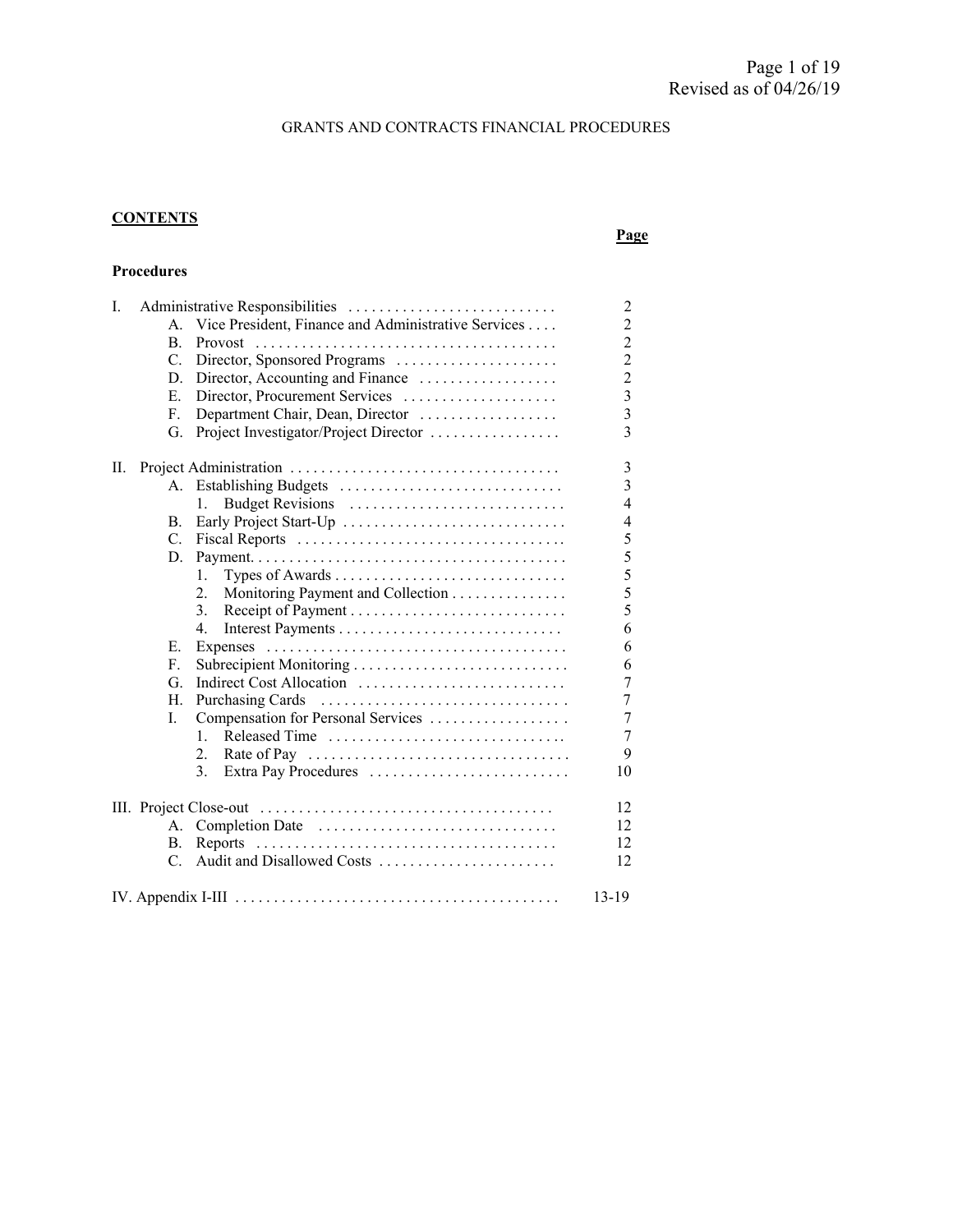#### **PROCEDURES**

#### I. ADMINISTRATIVE RESPONSIBILITIES

Certain administrative responsibilities are necessary in the proper conduct of the daily activities of grant and contract administration.

A. VICE PRESIDENT, FINANCE AND ADMINISTRATIVE SERVICES (VPFAS)

It shall be the responsibility of the VPFAS to:

- Approve all tuition waivers included as matching on proposals.
- Approve all program and financial commitments that must be guaranteed to continue after the end of a sponsored project.
- Monitor all responsibilities of the Director of Accounting and Financial Services and the Director of Procurement Services.

#### B. PROVOST

It shall be the responsibility of the Provost to:

- Approve all academic program and financial commitments that must be guaranteed to continue after the end of a sponsored project.
- Monitor all responsibilities of the Director of Sponsored Programs.

#### C. DIRECTOR, OFFICE OF SPONSORED PROGRAMS

The Provost has assigned certain responsibilities to the Director of Office of Sponsored Programs. It shall be the duty of the Director to:

- Maintain a current database of potential funding sources and other information related to externally funded projects.
- Coordinate preparation and submission of proposals through normal channels or by electronic means, including editing of proposal narratives, and developing proposal budgets.
- Ensure indirect cost waivers are necessary.
- Negotiate grant and contract awards.
- Ensure the timely completion and submission of interim and final programmatic reports.
- Continually monitor the grant or contract program activity.
- Serve as Ex-Officio member of the Research Policy Committee.
- Manage Faculty Travel Grants program as necessary.
- Promote growth in the area or grant/contract proposals and funding.
- Facilitate the pursuit of collaborative projects, benefiting the University, with other organizations such as but not limited to institutions of higher education, domestically and internationally.
- Evaluate each subrecipient's risk of noncompliance to determine appropriate subrecipient monitoring.

#### D. DIRECTOR, OFFICE OF ACCOUNTING AND FINANCIAL SERVICES

The VPFAS has assigned certain administrative responsibilities to the Director of Accounting and Financial Services. It shall be the responsibility of the Director to:

- Maintain a library of current federal, state, and University policies and regulations concerning allowable costs, cost sharing requirements and other fiscal matters related to externally funded projects.
- Review proposal budgets.
- Establish accounts and operating budgets in the University accounting system.
- Review budget revisions on sponsored projects for compliance with sponsor and university requirements.
- Submit all fiscal reports (interim and final).
- Review all disbursements of funds from externally funded projects for availability of funds.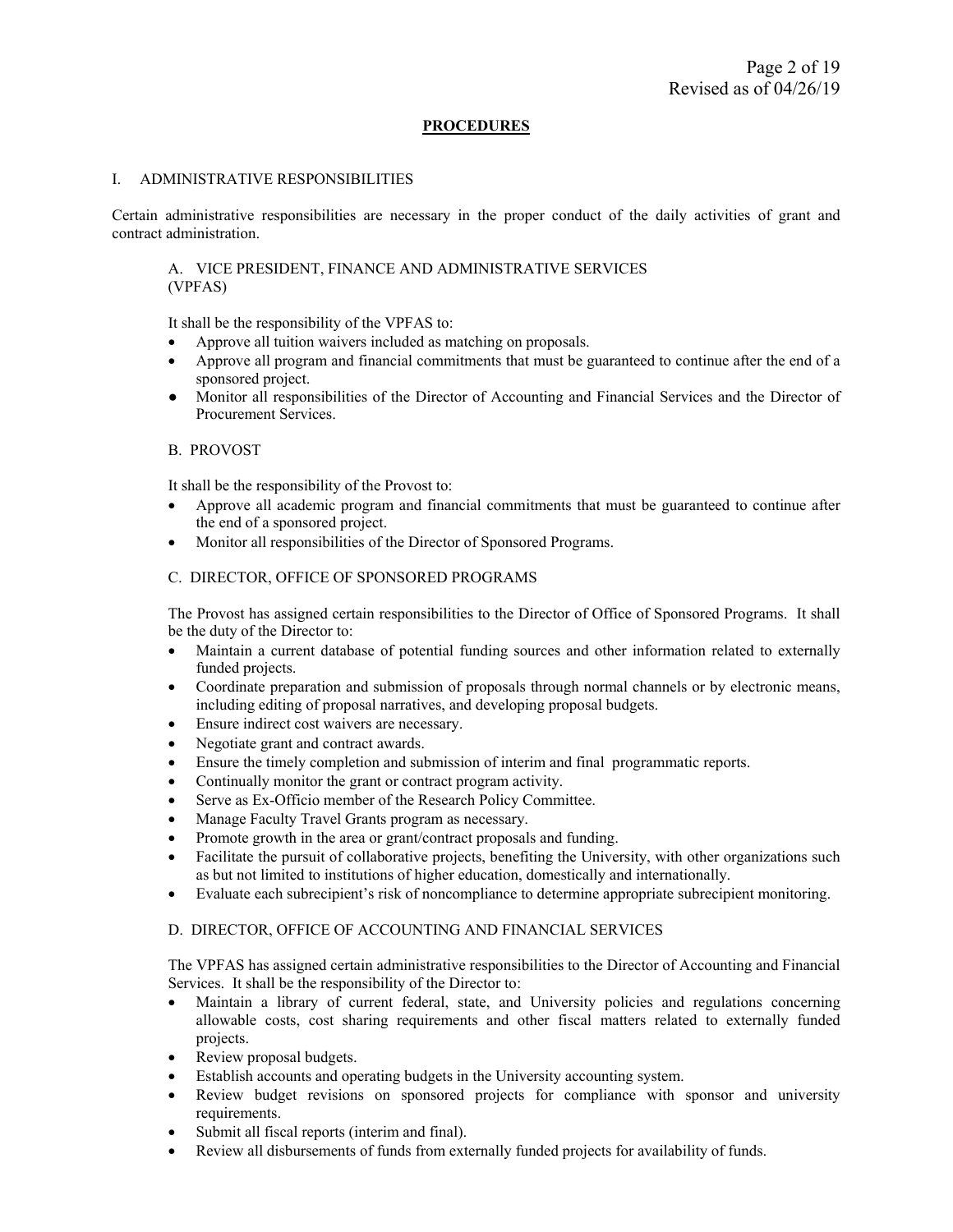- Ensure compliance with sponsor fiscal guidelines and requirements.
- Maintain appropriate communications with sponsoring agencies.
- Implement subrecipient monitoring plan based on risk assessment of noncompliance.

#### E. DIRECTOR, PROCUREMENT SERVICES

The VPFAS has assigned certain administrative responsibilities to the Director of Procurement Services. It shall be the responsibility of the Director to:

- Ensure compliance with specific sponsor procurement guidelines and requirements.
- Maintain appropriate inventory records of assets purchased with sponsored project funds.

#### F. DEPARTMENT CHAIR, DEAN, DIRECTOR

It is the responsibility of the dean and department chair or director to determine: the feasibility of the project, whether the scope of work is within the capability of the department and the college, the amount and source of University matching contributions. It is also the responsibility of these individuals to make sure the project director completes the requirements of the award.

#### G. PRINCIPAL INVESTIGATOR/PROJECT DIRECTOR (PI/PD)

It is the responsibility of the proposal writer or project director to:

- Notify the department chair and dean of intent to write the proposal and obtain their approval.
- Notify the Office of Sponsored Programs of intent to write the proposal, giving title, funding agency, amount of request, matching requirements, sponsoring agency's allowable amount of indirect costs, submission guidelines, and submission deadline.
- Obtain a written commitment for the required matching funds.
- Coordinate and monitor the entire proposal process with the Office of Sponsored Programs in order to meet submission deadlines (normally, five (5) working days after it leaves the project director to route a proposal).
- Become familiar with and manage all program and financial guidelines and requirements of the sponsoring agency.
- Approve all disbursement of funds and ensure they are required to complete the scope of the project.
- Maintain appropriate communications with sponsoring agencies.
- Assist in subrecipient monitoring to ensure compliance and timely payment to subrecipients.
- Act as budget manager for the grant, until the close-out procedure is complete.

#### II. PROJECT ADMINISTRATION

The Office of Management and Budget released in the Federal Register new guidance designed to streamline guidance of awards. The guidance will supersede requirements from OMB Circulars A-21, A-110 and A-133 for new awards and for incremental funding awarded on or after 12/26/14. Existing awards that do not receive incremental funding with new terms and conditions will continue to be governed by the Circulars. For all new awards and incremental funding awarded on or after 12/26/14 please refer to Appendix I-Appendix III for additional restrictions related to the Uniform Guidance.

#### A. ESTABLISHING BUDGETS

A formal budget with specific account numbers will be established for each grant award or contract upon receipt of a fully executed (signed by all parties) copy of the agreement. The budget for the project will be the budget approved by the sponsor, provided there are no significant changes from the proposed budget submitted by the University. In the event a budget is significantly changed by a sponsor, the proposal will be routed to all appropriate University officials for review as if it were a new proposal. Significance in these cases will be determined by the Directors of Sponsored Programs and Accounting and Financial Services.

If the project proposal includes creation of a new position, after notification that the project will be funded, the PI/PD will write a job description, including qualifications, job title and salary range. This information should be forwarded to the Director of Human Resources, who will determine whether the position is to be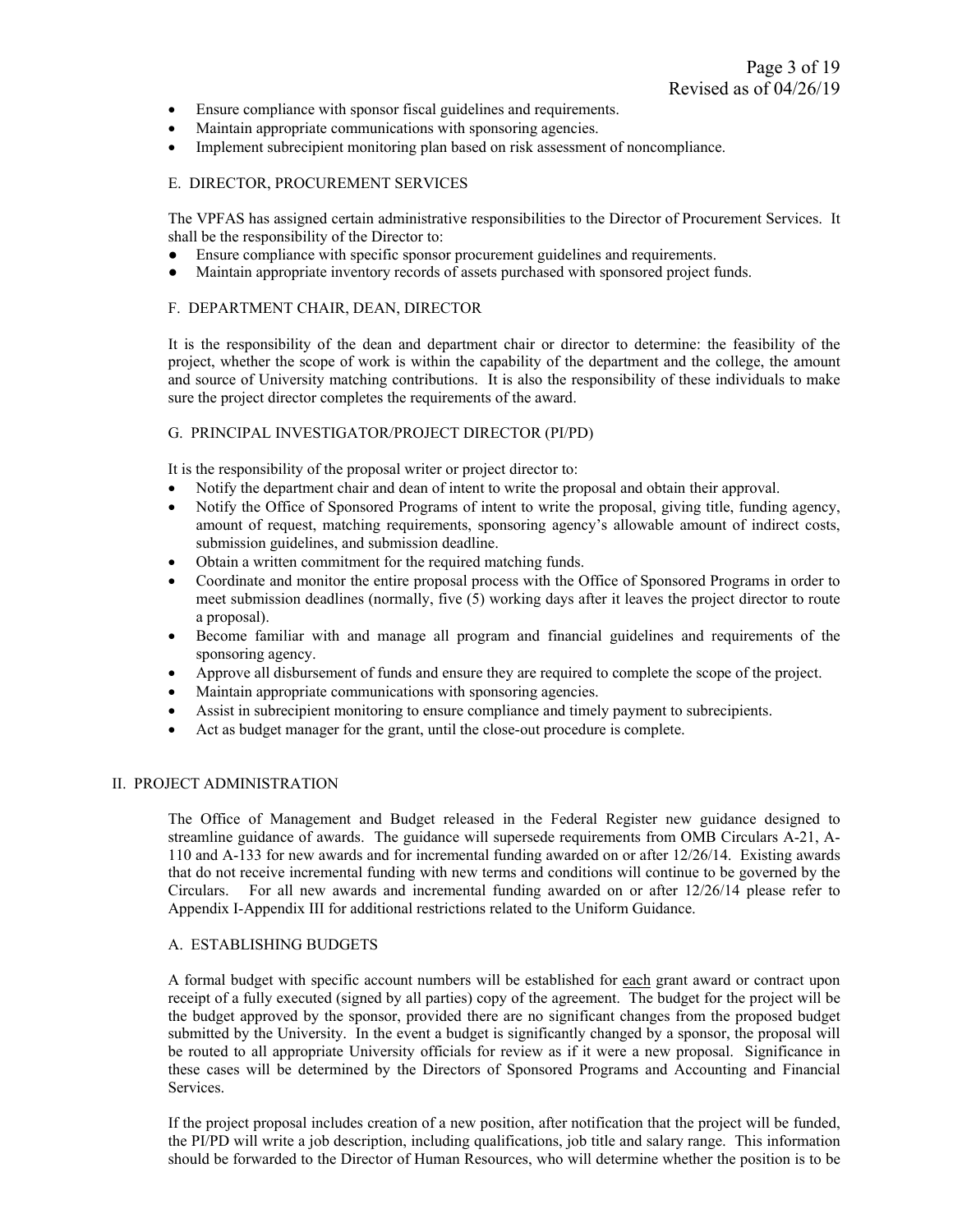categorized as exempt or non-exempt. If the position is determined to be non-exempt, Human Resources will have final approval for establishing the salary rate and position title; if exempt, the PI/PD will need to work with the Offices of Human Resources and Institutional Diversity, Equity and Access to ensure that proper administrative guidelines concerning employment are properly followed. These two departments will make salary recommendations to the appropriate vice president, who will have final approval for these matters. PI/PD should keep in mind that the employment of individuals who will be paid from grant/contract funds will be subject to University policies and procedures established by the Offices of Human Resources and Institutional Diversity, Equity and Access.

Matching contributions may be made from University sources, related foundations, or third parties. The commitment of matching funds from either University or third party dollars must be made in writing before acceptance of an award. Regardless of the source, they must be budgeted and accounted for in the same way.

Almost all funds paid directly to the University from external sources are accounted for through the restricted fund ledger and the FOAPAL structure used is as follows; FXXXXX for federal, SXXXXX for state, PXXXXX for Private, and NXXXXX for Other. The source of all restricted funds are external agencies. Matching contributions provided by the University are accounted for through the unrestricted fund and will have an ORG structure of CSXXXX for cost share.

#### 1. BUDGET REVISIONS

After a program or project has been initiated, it is sometimes necessary or desirable to process budget revisions. The PI/PD is responsible for determining and initiating these revisions. The Director of Accounting and Financial Services will review the revisions for compliance and allowability of the revision by the sponsor. If sponsor approval is required for a budget revision, it is the PI/PD's responsibility to obtain such approval.

#### B. EARLY PROJECT START-UP

On rare occasions when an individual must begin activity on a sponsored program before a fully executed agreement is received, justifiable need must be demonstrated. The host department chair, dean, and vice president must concur, and agree in writing to absorb, from existing budgets, all expenditures which may be disallowed upon receipt of the fully executed agreement, or in the event the proposal is not funded. An Early Project Start-up Form should be completed and submitted to the Office of Sponsored Programs. Upon receipt of the completed request, the proposal information along with the budget will be submitted to Accounting and Financial Services and a FOAPAL will be assigned. Expenses will be automatically transferred to the department account number provided on the start-up form if fully executed agreements are not received.

If a guarantee is requested near the end of the fiscal year and it is unlikely to receive a fully executed agreement prior to closing the fiscal year, a letter of intent is required to establish a new FOAPAL. The letter of intent must come from the funding agency and at a minimum confirm the start and end date of the grant and the anticipated award amount. This letter of intent must be submitted with the proposal information along with the budget to Accounting and Financial Services. In the event that a fully executed agreement is not received, expenses will be automatically transferred to the department account number provided on the start-up form. Accounting and Financial Services will review and approve these requests on a case by case basis.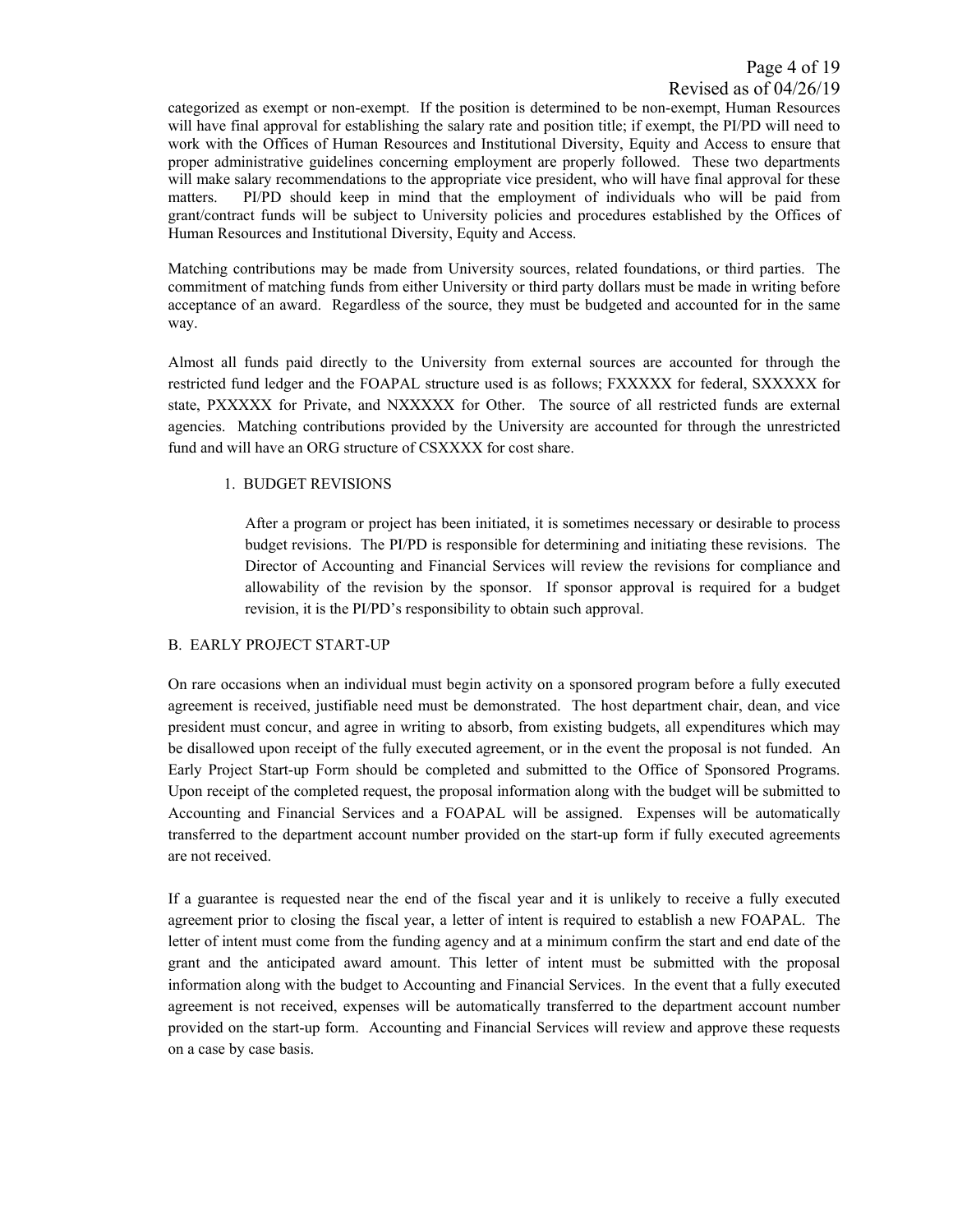#### C. FISCAL REPORTS

All interim and final fiscal reports will be filed as required, based on funding agency guidelines. PI/PD will be given the opportunity to review final fiscal expenditure amounts before submission. PI/PD will receive electronic copies of all fiscal reports for their files.

#### D. PAYMENT

All payment requests for grants and contracts will be prepared and submitted by the Office of Accounting and Financial Services. Under the new Uniform Guidance, all payment requests must be signed by an official who is authorized to legally bind the University. Requests should never be initiated by the PI/PD. To minimize the time between the transfer of funds from the federal government to the University and the expenditure of those funds, payments will be requested on a cost reimbursement basis.

#### 1. TYPES OF AWARDS

a. Direct Federal Awards

The Office of Accounting and Financial Services will draw down federal funds on a cost reimbursement basis. To ensure proper cash flows, draw down payments are requested twice a month. There may be certain circumstances that arise that will require additional requests throughout the month. The Office of Accounting and Financial Services will determine if additional requests are necessary. Direct federal awards are monitored regularly by the Office of Accounting and Financial Services to ensure that no positive cash balances exist. If a direct federal award has a positive cash balance, the appropriate steps will be taken to either transfer the excess cash to another grant or contract or to refund the excess cash to the funding agency. The final expenditure amount will be reviewed and verified by the PI/PD before submission of the final draw down request.

b. Fixed Price Awards

Fixed price awards are a type of grant agreement under which the funding agency provides a specific level of support without regard to actual costs incurred under the award. Requests will be made based on the payment schedule included in the contract from the funding agency. Typically these are requested as one payment at the award completion, requested based on a unit price, or requested in several partial payments.

c. All Other Awards

The Office of Accounting and Financial Services will submit payment requests for all other awards on a cost reimbursement basis unless the contract requests a different method. These requests will be sent based on the payment request schedule included in the contract from the funding agency. Typically these are sent monthly, quarterly, or annually. The final expenditure amount will be reviewed and verified by the PI/PD before submission of the final payment request to the agency.

#### 2. MONITORING PAYMENT & COLLECTION

The Office of Accounting and Financial Services will monitor grant and contract receivables to ensure timely collection of payment. Receivables will be reconciled on a monthly basis and appropriate follow up will be performed.

#### Collection Procedures

At 30 days past due: a second request will be send to the funding agency.

At 60 days past due: the PI/PD will be made aware of the issue and asked if they are aware of a reason for delay in payment. If not, the funding agency will be contacted by email or phone.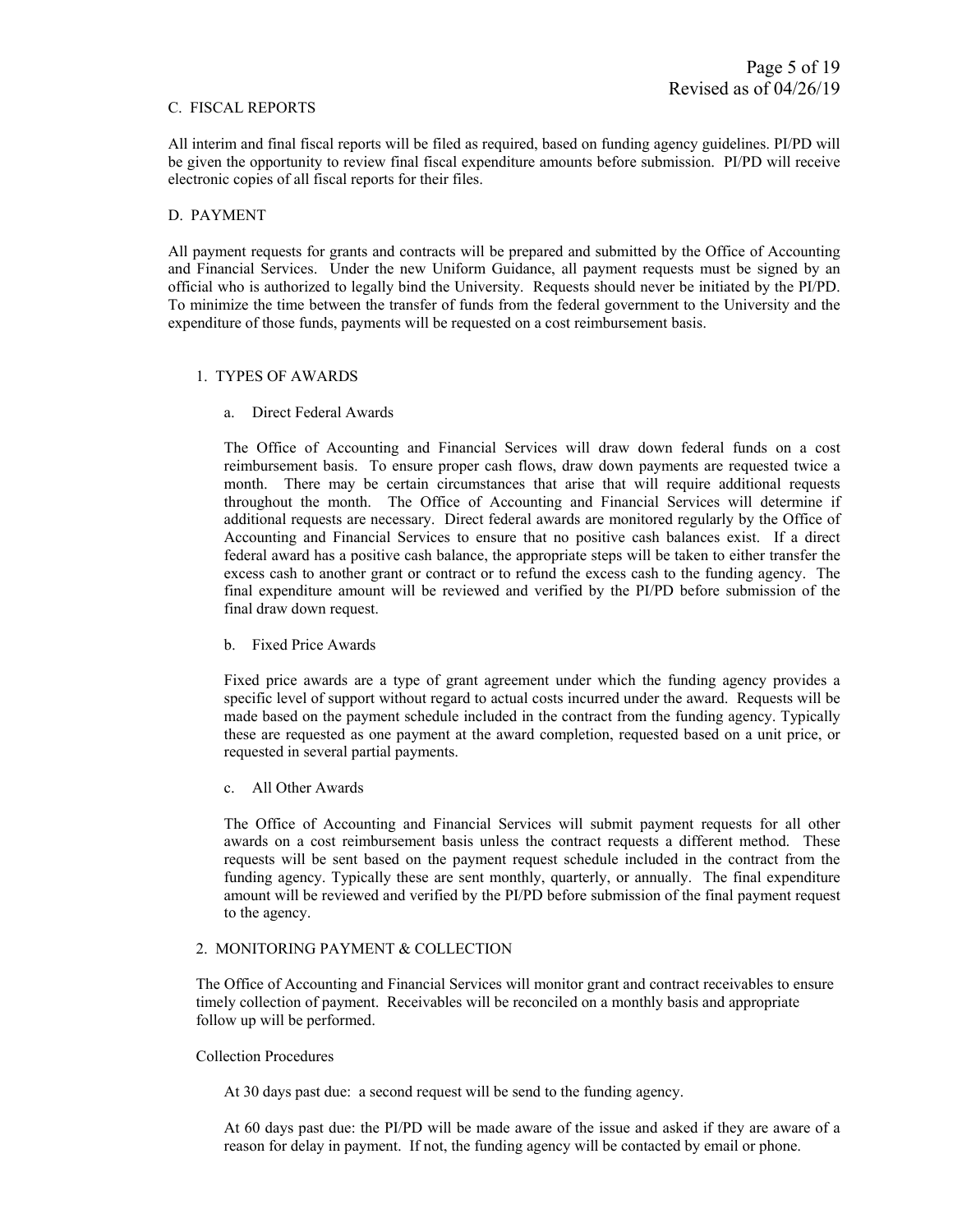At 90 days past due: the Office of Accounting and Financial Services will work with the PI/PD to determine if the balance is uncollectible. If there is no acceptable response from the funding agency the account may be frozen and no further expenses allowed.

At 120 days or more past due: The department is responsible for covering any uncollectible balances due from the funding agency.

#### 3. RECEIPT OF PAYMENT

If the PI/PD or Department receive a check for a grant or contract, it must be forward directly to the Office of Accounting and Financial Services. At that point the check will be deposited into the correct grant or contract account.

#### 4. INTEREST PAYMENTS

Despite efforts to ensure that funds are not drawn down in advance, the University may receive federal funds for a particular grant or contract prior to the expenditures being incurred. If federal funds are on hand prior to expenditures, an interest liability may accrue. Direct federal awards are monitored regularly by the Office of Accounting and Financial Services to ensure that no positive cash balances exist. If required, interest over the amount of \$500 per year will be remitted to the Department of Health and Human Services.

#### E. EXPENSES

It is the project director's responsibility to insure timely posting of expenses to sponsored projects. Interaccount bills, payment documents, travel documents, EPAF's and personnel action forms must be routed through the Office of Accounting and Financial Services for approval prior to processing. This procedure helps to ensure expenses are in accordance with project budget and sponsoring agency guidelines.

Expenses charged to non-sponsored project accounts can be transferred to a sponsored project account within 90 days after the expense is incurred. Audit procedures may find expenses not transferred within this length of time as unnecessary expenses for the project and may deem them unallowable. Neglect in monitoring accounts and failure to process transfers in this length of time will not be considered sufficient explanation for late transfers. Transfers not completed within 90 days after occurrence will be charged to the host department account.

The purchase of equipment will not be permitted within the last 90 days of a project, unless justified in writing. Purchases of equipment late in the grant cycle may not be necessary expenses on a project and may be disallowed. Equipment purchased within the last 90 days of the award period must be specifically approved by the appropriate vice president with the approval including the account number that will cover such charges if disallowed. Approval for equipment purchased within the last 90 days of an award may also require approval by the funding agency.

#### F. SUBRECIPIENT MONITORING

Each subrecipient's risk of noncompliance with Federal statues, regulations and the terms and conditions of the subaward will be evaluated to determine the appropriate subrecipient monitoring.

The PI/PD should review all invoices for completeness and compliance with Murray State's policies. An invoice should not be entered into Banner for payment until any questionable items are resolved. All subrecipient payments should be made within 30 calendar days after receipt of the invoice, unless the PI/PD or Office of Accounting and Financial Services believes the request to be improper.

The PI/PD, Office of Sponsored Programs and Office of Accounting and Financial Services should document all efforts related to subrecipient monitoring.

At the end of the award, the PI/PD is responsible for ensuring that all documentation related to the project performance is received. Monitoring activities that should be performed at award closeout include verifying that the final invoice is marked "final" and reviewing all technical/financial reports to ensure that all project deliverables are met.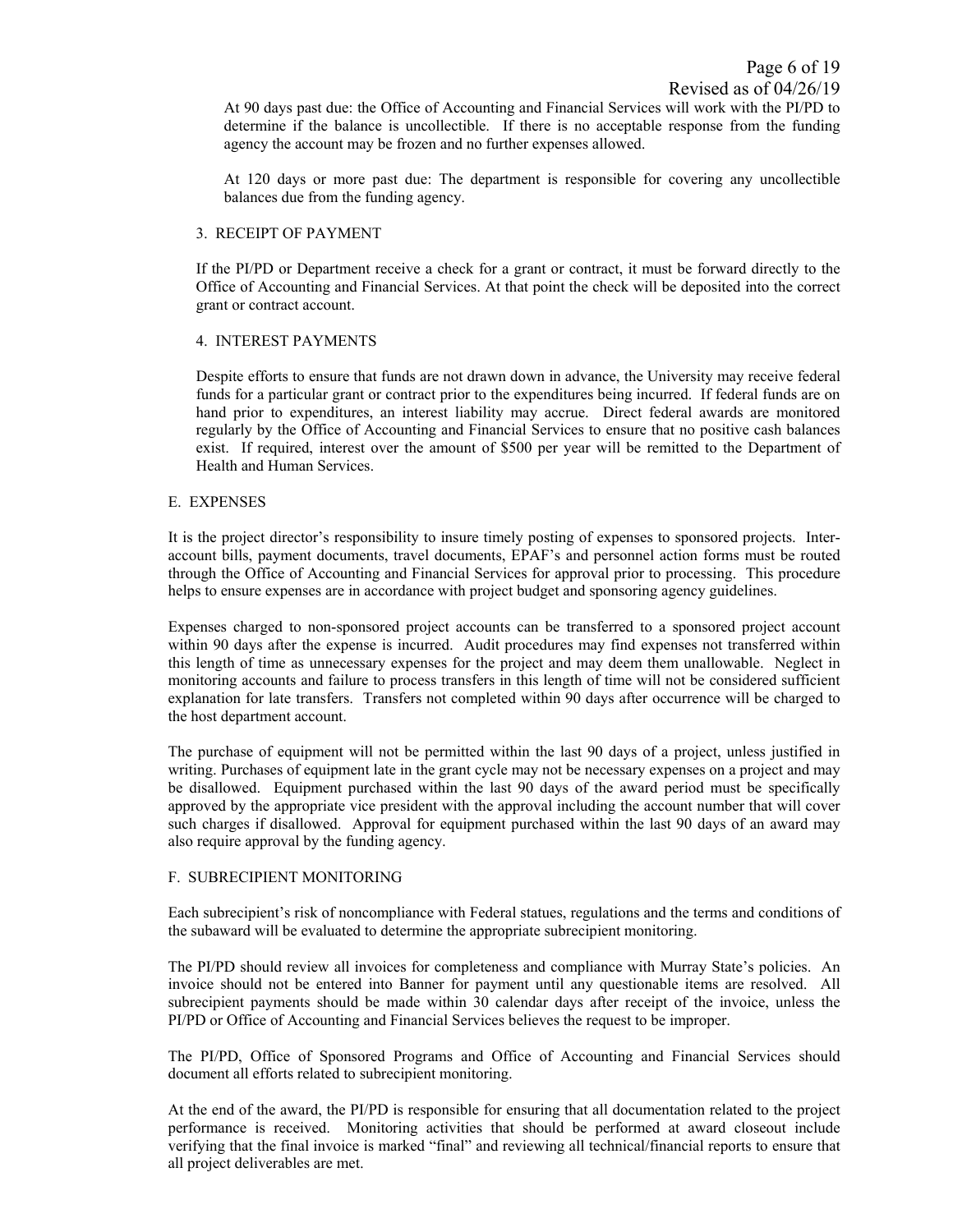#### G. INDIRECT COST ALLOCATION

Actual indirect cost recoveries from sponsors will be allocated as follows:

 17.5% General Fund 20.0% Sponsored Programs 22.5% Vice President 12.5% College 15.0% Department 12.5% Principal Investigator Fund

The allocation of indirect costs will be completed by the Office of Accounting and Financial Services monthly prior to month end close. Any unexpended budget allocations will normally be carried forward subject to review and approval by the President.

Academic and administrative units receiving monies from the recovery of indirect costs should use those funds primarily for the purpose of advancing the research capability of the college or department, faculty development, equipment purchases, and other non-recurring expenses.

The vice presidents should use indirect cost recovery monies for the promotion and advancement of research efforts, mandatory matching contributions, proposal preparation, and other proposal generating activities.

#### H. PURCHASING CARDS

Purchasing cards will be permitted on sponsored project accounts only when an operations budget exists in services, supplies or travel.

The project director should complete a purchasing card application and forward it to the Director of Procurement Services. The approved application will be forwarded to the Office of Accounting and Financial Services for processing.

Monthly reconciliations and copies of receipts must be submitted to the Office of Accounting and Financial Services on a monthly basis, by the  $15<sup>th</sup>$  of the following month, for all purchasing cards on sponsored project accounts. Cards in which reconciliations are not submitted timely will be frozen. Reactivation of the purchasing card will be at the discretion of the Director of Accounting and Financial Services.

Purchasing cards will be deleted at the end of the grant agreement unless a written extension has been received from the sponsoring agency.

Transfers of purchasing card transactions from non-grant accounts must be accompanied by a copy of the itemized receipt. Without this documentation, purchasing card expense transfers will not be processed.

#### I. COMPENSATION FOR PERSONAL SERVICES

#### 1. RELEASED TIME

Released time may be granted to an employee as part of the University's matching contribution on a project. When this occurs the employee's salary and fringe benefit portion that is being used as a match, will be transferred to a cost share FOAPAL (CSXXXX). However, released time may also be granted to an employee as part of a project budget to be paid by the sponsor. When this occurs, the project account will actually bear the expense for the released time portion of the employee's salary and fringe benefits.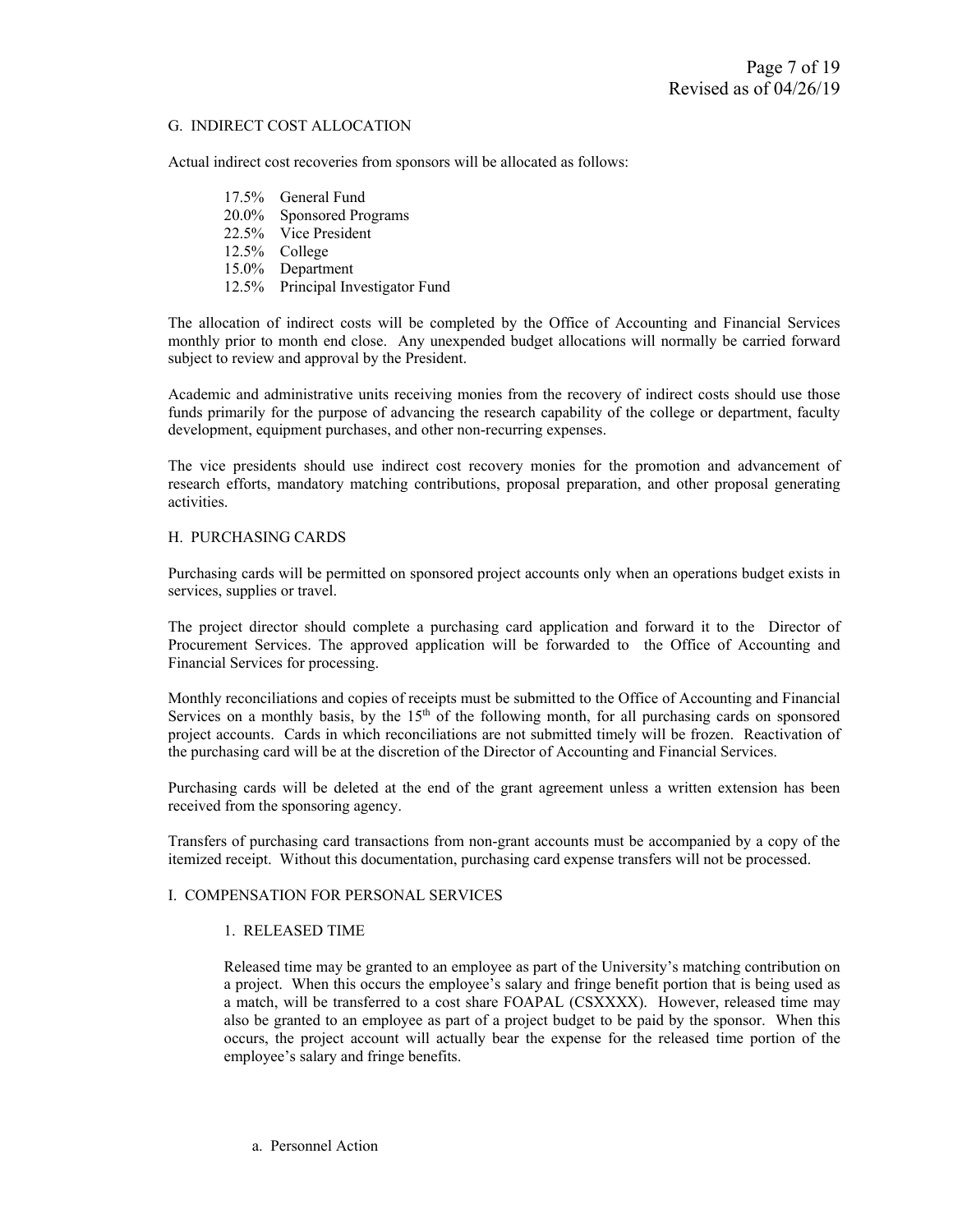A notice of Personnel Action (PA) Form is needed for any released time being directly charged to grant/contract funds or released time being charged to the cost share FOAPAL. This action is a "before-the-event" authorization for salaries and wages that are a part of an employee's regularly assigned duties (normal workload) to enable the Payroll Office to charge the correct account(s) in which effort is expected to be directed. It is the responsibility of the PI/PD to initiate these PA Forms.

b. Time and Effort

All salary and wage charges to sponsored projects accounts, including cost-sharing, require an "after-the-fact" certification. This certification is a requirement of Federal OMB Circular A-21 and the Uniform Guidance. The University has developed a system of personnel activity reporting commonly called time and effort (T&E) reporting to fulfill this requirement. It is the responsibility of the PI/PD to see that these reports are filed timely.

The T&E reports discussed in this section relate to the regularly assigned duties (normal workload) for faculty and exempt staff only. After-the-fact certification of effort for extra compensation is discussed in another section of this document.

All individuals employed on a grant/contract are required to complete a T&E report on a monthly basis, except as noted in the following paragraph. This record is to reflect the distribution of effort expended on each activity for the month, regardless if an actual expense is charged to the grant/contract account for the work done that month. This is not only to confirm the portion of service performed in which compensation is to be provided directly from grant/contract funds, but also those services applicable to grant/contracts as University matching contributions. Each activity directed towards a grant/contract, as shown in the approved budget, must be reflected on a T&E report.

These T&E reports are not required from non-exempt staff that are paid directly from grant/contract funds. The employee's time card must be submitted for time on the grant/contract and will be paid from that account and will provide the necessary after-the-fact certification.

Individuals who are employed on a grant/contract will be sent a payroll generated T&E report at the end of each month. This report will be sent to you by the Office of Accounting and Financial Services. This T&E report should be reviewed for accuracy, corrected if necessary, signed by the employee, and approved by their immediate supervisor. The PI/PD of the grant/contract is responsible for ensuring that all monthly T&E reports are returned to the Office of Accounting and Financial Services.

All T&E reports are to be completed and mailed to the Office of Accounting and Financial Services by the  $10<sup>th</sup>$  of each following month. Failure to meet this date may result in departmental accounts absorbing unallowable expenditures. Salaries and wages without adequate documentation are unallowable expenditures according to Federal Circular OMB A-21. Also, T&E reports not submitted on a timely basis are rather meaningless and will not be considered adequate documentation of effort devoted to a specific project. Delinquent T&E reports will be turned over to the appropriate dean's office.

All employees should report only the percentage of time worked on a grant/contract for a particular month, regardless if pay received was for more than a month. The employee and his/her immediate supervisor or a responsible official with first-hand knowledge of the work performed must certify that the distribution of effort, as indicated on the T&E reports, is reasonable and accurate and that the work has been satisfactorily done. Reports are not valid without these two signatures.

The following definitions relate to T&E reports:

(1). Department Teaching Responsibilities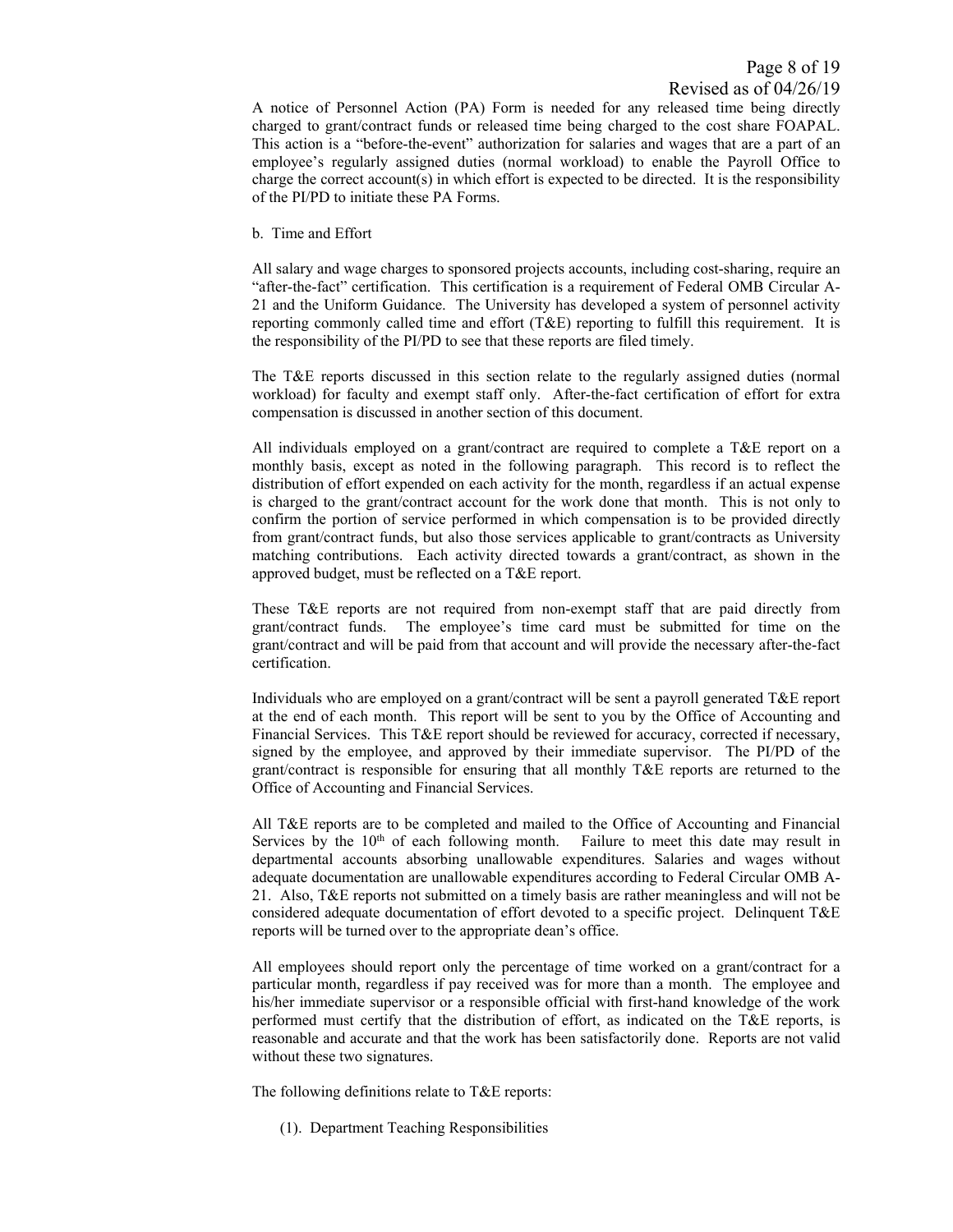This classification includes teaching and training activities whether they are offered for credits toward a degree or certificate or on a non-credit basis, and whether they are offered through regular academic departments or separate divisions such as summer school divisions or an extension division. This classification also includes departmental research. Departmental research means all research and development activities that are not separately budgeted and accounted for.

(2). Organized Research

Organized research means all research and development activities of an institution that are separately budgeted and accounted for. It includes research and development activities that are sponsored by Federal and non-Federal agencies and organizations as well as those separately budgeted by an institution under an internal allocation of institutional funds. It also includes mandatory matching contributions for research and development on grants/contracts.

(3). Academic Department Administration:

Activities incurred for administrative and supporting services that benefit common or joint departmental activities or objectives in academic deans' offices, academic departments and divisions, organized research institutes, study and research centers.

(4). General University Administration:

Activity for the general executive and administrative offices of educational institutions and other expenses of a general character which do not relate solely to any major function of the institution; i.e., solely to (1) instruction, (2) organized research, (3) other sponsored activities or (4) other institutional activities.

(5). Other Institutional Activities:

All other activities which do not fit into above categories. The activity must be specified.

#### 2. RATE OF PAY

This section specifies how rates of pay for work performed on grants/contracts are determined:

a. Rate of Pay/Non-Exempt Staff

The rate of pay that non-exempt staff receive for work performed on sponsored programs will follow the federal wage and hour laws. Specifically, the individual will be paid at his/her regular hourly pay rate for the first 40 hours worked each week and will be paid at a rate of 1 and ½ times his/her regular pay rate for all hours over 40.

On rare occasions when a non-exempt employee is doing work which significantly differs from his/her normal duties, the PI/PD will write a job description for the additional duties, including rate of pay. Human Resources will have final approval of the additional duties and rate.

b. Rate of Pay/Exempt Staff

In keeping with OMB A-21 and the Uniform Guidance, an exempt employee will not be paid at a higher rate for work performed on externally sponsored activities than he/she is paid for regular workload (base salary). Extra pay rate for faculty and exempt staff will be calculated as follows:

(1). Academic Year Faculty

 Monthly Rate of Pay Academic year base salary divided by nine (9).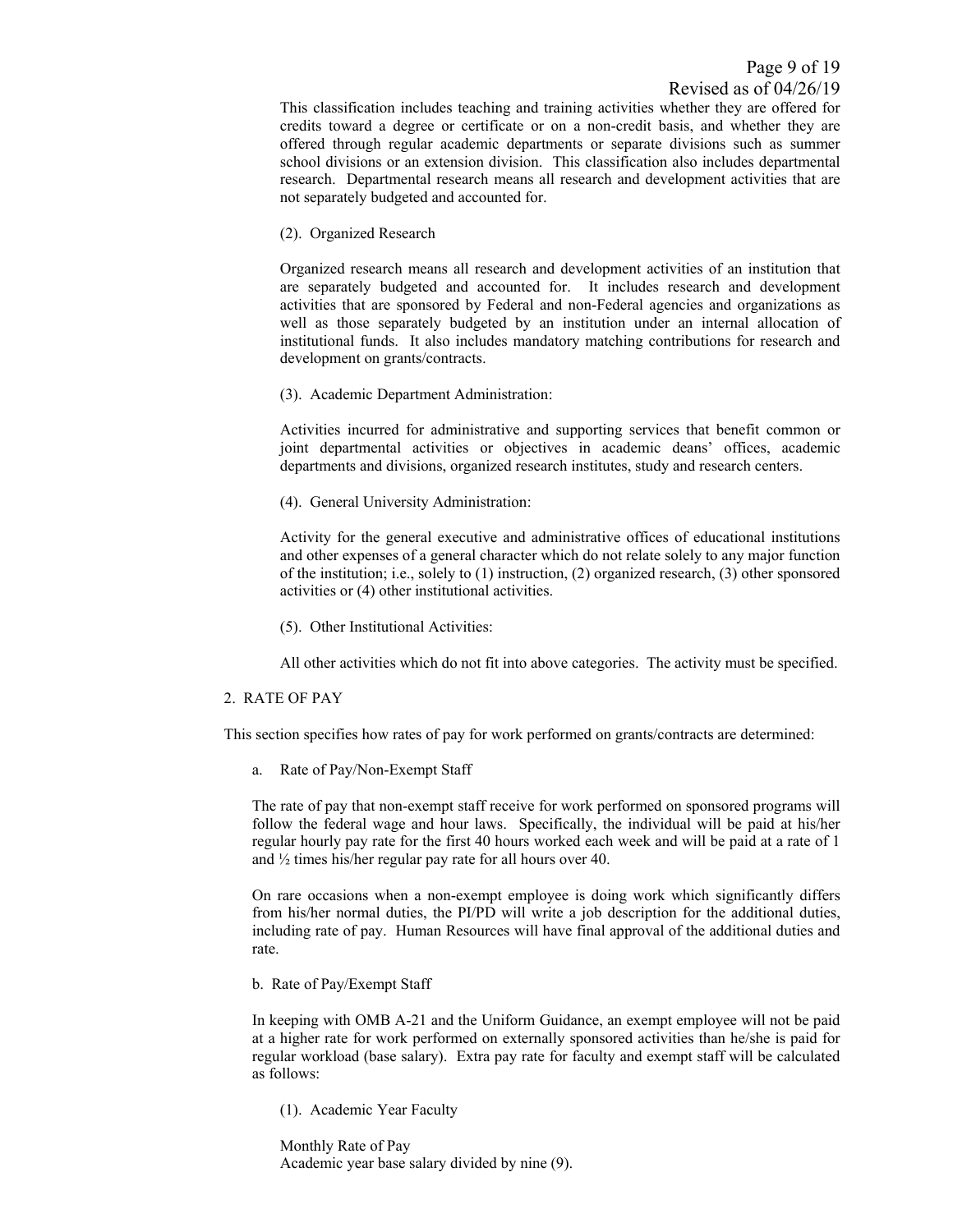Daily Rate of Pay Monthly rate divided by 21.75(Average number of work days in a month).

 Hourly Rate of Pay Daily rate divided by 7.5 (Normal MSU workday). (2). Fiscal Year Faculty and Exempt Staff

 Monthly Rate of Pay Fiscal year base salary divided by twelve (12).

 Daily Rate of Pay Monthly rate divided by 21.75.

 Hourly Rate of Pay Daily rate divided by 7.5.

#### 3. EXTRA PAY PROCEDURES

The criteria for extra compensation, as listed in the Grants and Contracts Policies, apply to all faculty and professional staff receiving extra compensation. The extra pay procedures below apply to the actual payment of the extra compensation. In some rare cases it may be necessary to begin the work or service for extra compensation before written approval can be obtained. For example, a last minute decision to split or add another section of a course in high demand, or last minute resignation of a faculty member or adjunct. In these cases, verbal authorization from the Provost must be given and written approval as outlined in 1.a. and b. below must be obtained as soon as possible thereafter. In no circumstances will payment be made before written approval is obtained and the work or service has been provided. Each vice president is responsible for ensuring extra pay to employees does not exceed the maximum established in the Grants and Contracts Policy. All extra compensation pay on Sponsored Projects must be approved in writing by the funding agency.

 a. Faculty and Exempt Staff – Non-credit instruction, other professional and scholarly services and non-summer credit course instruction. (Includes non-teaching summer pay)

When all of the criteria listed in the Grants & Contract Policy is met and a faculty or exempt staff member is to receive extra compensation, the following procedures are to be used:

 (1). Department chairs or activity heads should submit the appropriate Extra Compensation Form to receive extra compensation in advance of performing any work.

The Extra Compensation Form submitted by the department should be routed sequentially to the department chair, dean or non-academic director, vice president and president, who will make the final determination. At each level of approval, the reasons for supporting the request must be stated. If more than one department, college or vice presidential area is affected, department chairs, deans or non-academic directors and vice presidents (as applicable) must approve the request.

- (2). The Extra Compensation Form must be routed to all appropriate University officials and approved before work is commenced.
- (3). After approval is obtained and work is complete, a PA Form should be submitted for the actual work performed. This form should clearly indicate that this is extra compensation. This may be done no more often than monthly, but may be done at any time, provided that work has been performed. The PA Form must be accompanied by a copy of the approved Extra Compensation Form.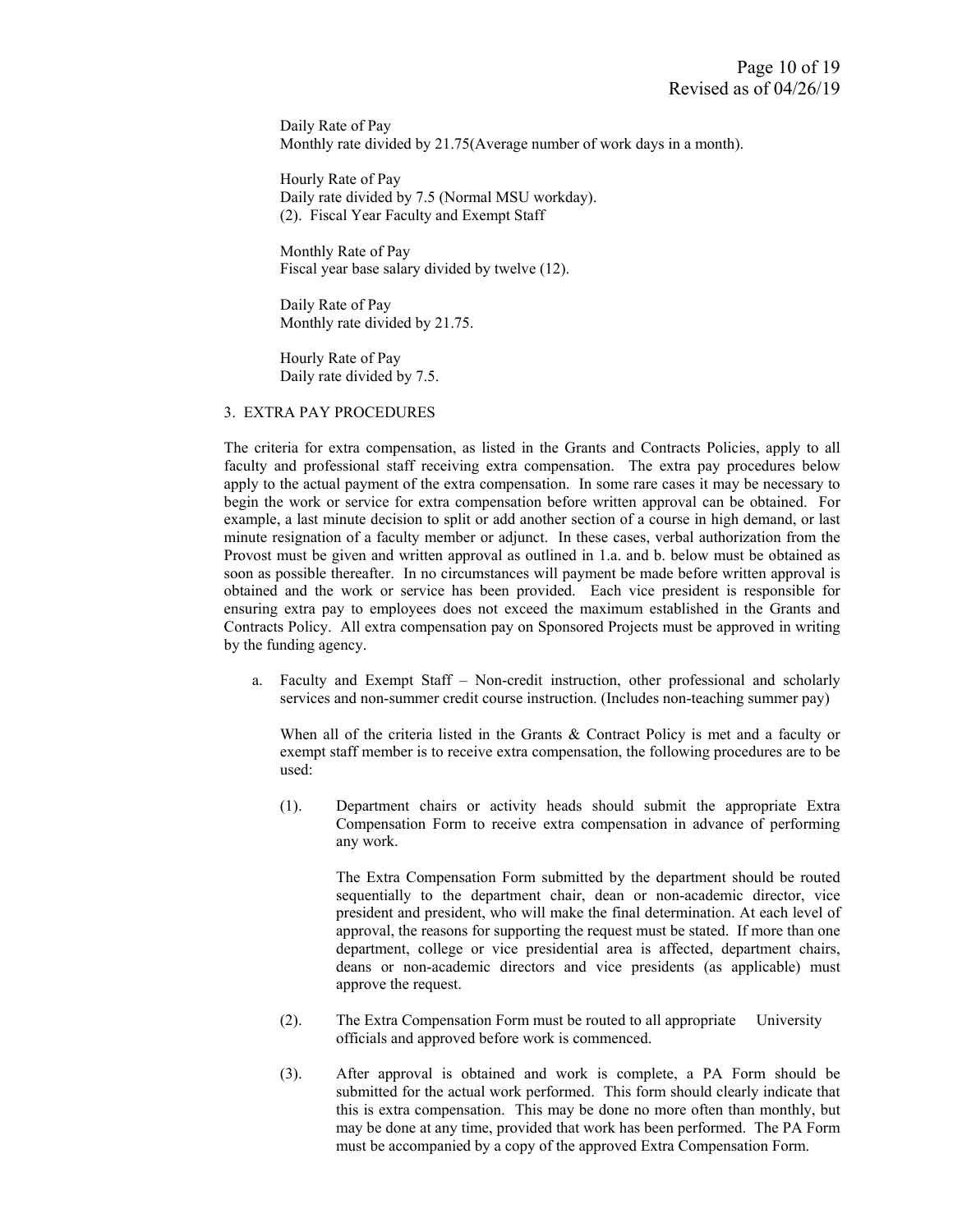- (4). By signing the PA Form the individual's supervisor (department chair, dean or director) certifies that the work has been satisfactorily performed and that regularly assigned duties have not been neglected.
- (5). The PA Forms will be processed for payment by the Payroll Office.

By authorizing extra compensation work in advance and payment being made only after the work is performed, the documentation of personal service charges as required for grants/contracts will be satisfied.

b. Summer Teaching Compensation – General University Funds

 Payment for regularly scheduled summer teaching will not require advance approval but will be paid as follows:

- (1). Department chairs and deans determine summer teaching assignments.
- (2). Personnel Action Forms are prepared and forwarded for approval.
- (3). Payroll is prepared and distributed after the summer term is completed.
- (4). Summer teaching will be applied to the 33.33% of allowable summer compensation first, before the application of any grant/contract funded payments. (See Grants and Contract Policy II.G.4.)

Please note that this procedure may be used only for teaching in regular departments during the summer.

c. Non-Exempt Staff

Only in exceptional cases will non-exempt employees be permitted to work in two positions concurrently. In such cases work performed for a grant or contract may not result in the payment of overtime. Work on grants/contract should be done during normal working hours, with the appropriate portion of the time charged to the sponsored agreement.

In circumstances where non-exempt staff cannot be employed to fulfill the grant requirements at regular pay and overtime is required of existing staff, non-exempt staff members may be approved to work overtime on a grant/contract or an account other than his regular account. The following procedures should be followed:

- (1). A PA Form should be initiated and routed to authorize the overtime on these accounts. This form should clearly indicate that this is extra compensation. This form must be routed and approved before any time is devoted to the project.
- (2). After the PA Form is approved; the Payroll Office will issue time cards for individuals performing work on grants/contracts. These time cards are to be completed and returned to the Payroll Office in the same manner as all other time cards are submitted. Payment of non-exempt employees will be made biweekly.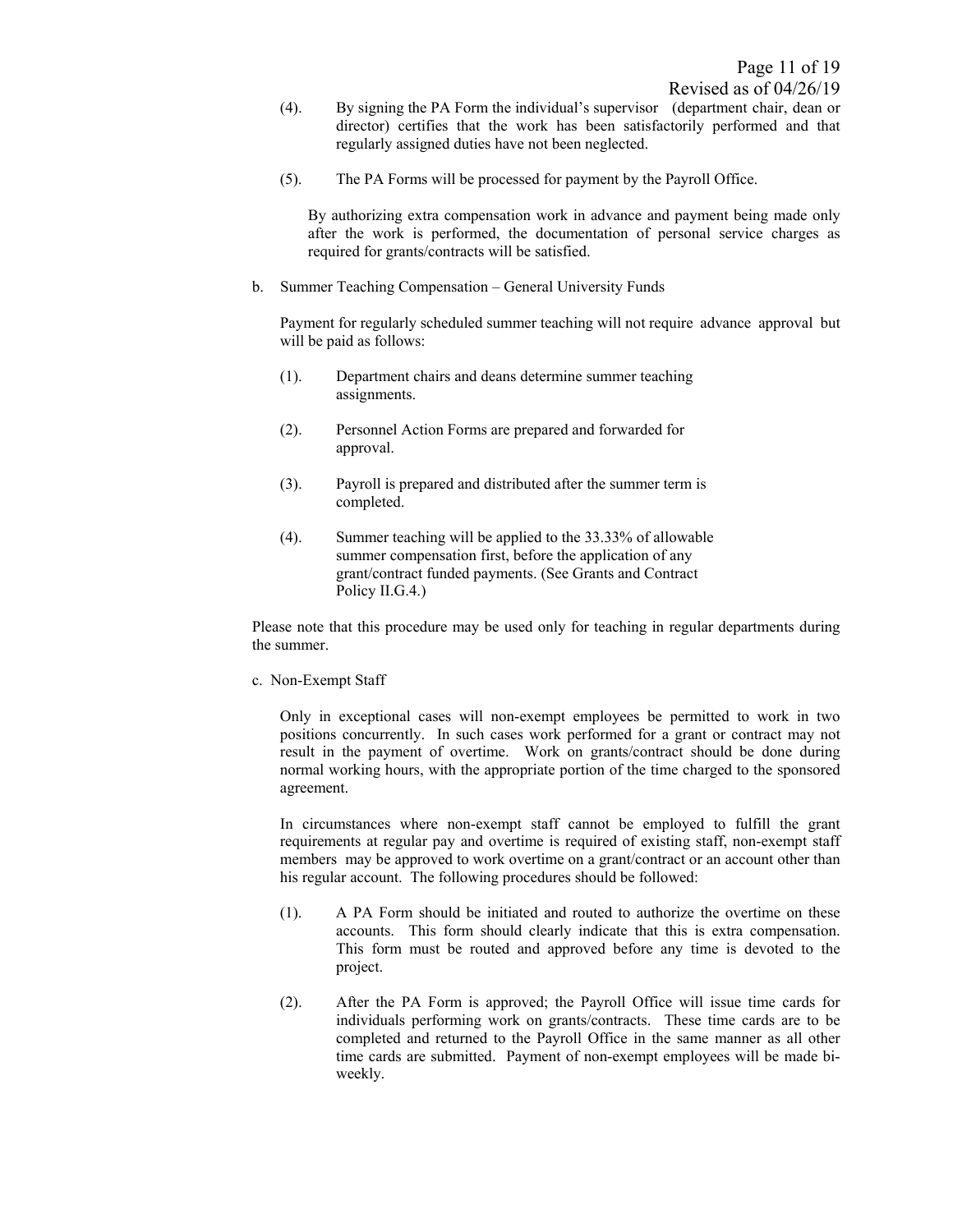#### III. PROJECT CLOSE-OUT

The close-out of a grant agreement is the process by which the sponsoring agency determines that all grant conditions have been completed.

#### A. COMPLETION DATE

The completion date is the date on which all work under the grant/contract agreement should be completed, or the date on the agreement on which sponsorship ends.

All expenditures must meet a reasonable and necessary test to be allowable charges. It is extremely difficult to defend large or numerous expenditures in the final weeks of a project. Many times such costs are disallowed because the PI/PD was trying to "spend all the money". At times, written justification may be required for large expenses incurred or requested during the final weeks of a project.

#### B. REPORTS

Final reports, as required by the agreement, will be filed within 90 days of the completion date. This will include performance, financial, and any other reports specifically required. The financial report will be prepared by the Office of Accounting and Financial Services. The final expenditure amount will be reviewed and verified by the PI/PD before submission of the final report to the agency. Technical reports are the responsibility of the PI/PD. The PI/PD is requested to notify the Office of Sponsored Programs when this report is completed and submitted.

Before a grant is closed out of the University's accounting system, a Grant Closing informational email will be sent to the project director, chair, and dean. This email will include the project description, FOAPAL, ending date, amount of award, total expenditures, and unexpended balance of the award. The accounting office will wait 5 days and if there are no issues from the PI, chair or dean, then the grant/contract FOAPAL will be deleted from Banner and will not be available for future activity.

Some federal sponsors allow certain obligations to be included in final financial reports. Any unliquidated obligations at the end of the project will be transferred to the host department unless the PI/PD has made other arrangements with the Office of Accounting and Financial Services prior to the ending date of the agreement.

#### C. AUDIT AND DISALLOWED COSTS

The sponsoring agency retains the right to recover an appropriate amount of funds should any costs be questioned as disallowable in the course of the audit of the grant/contract by either an independent accountant or sponsoring agency. All disallowed costs will be borne by the host department account number provided on the initial Proposal Approval Form.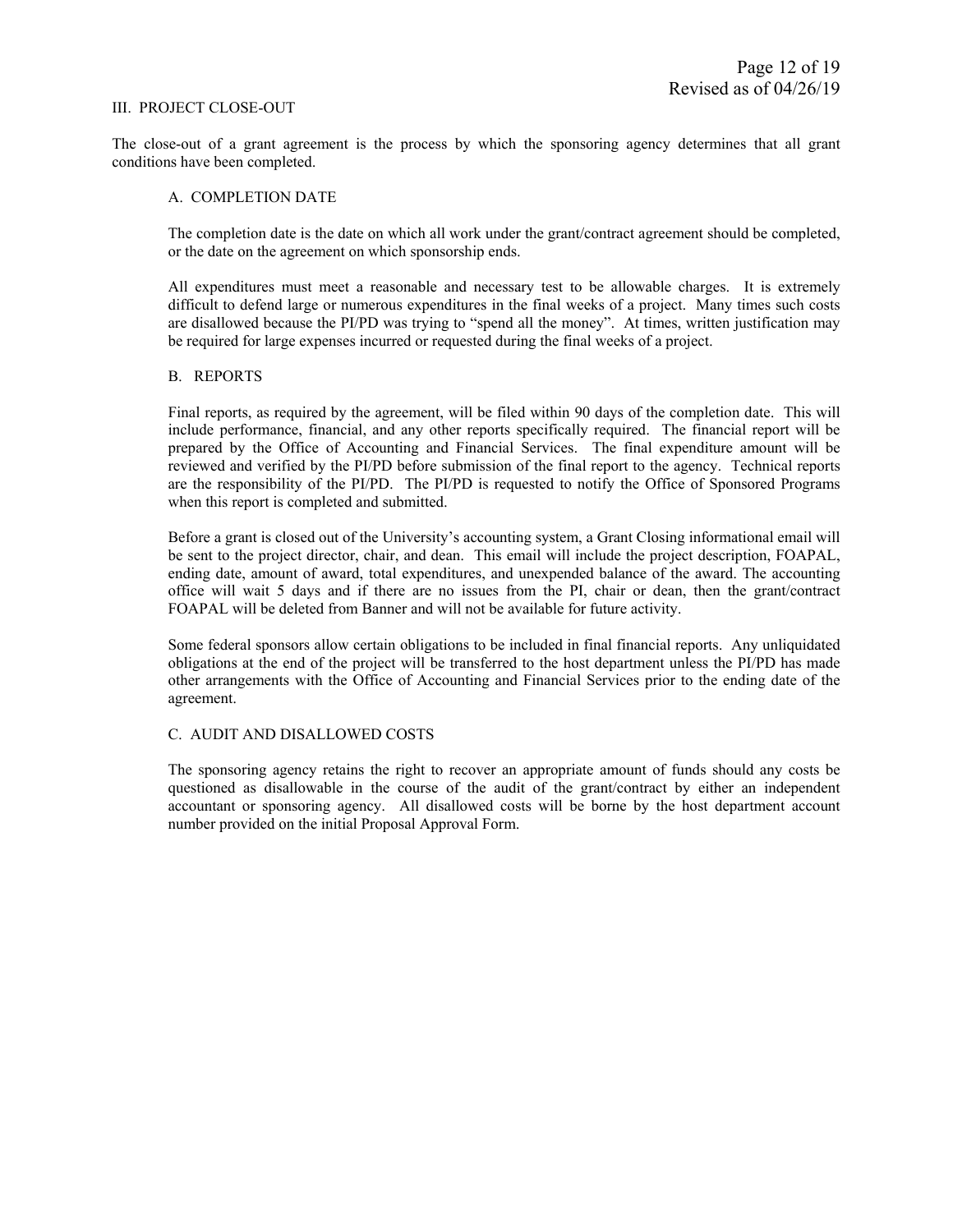## **Appendix I**

## **Murray State University Principal Investigator Quick Guide Proposal Development Reference Guide**

The Office of Management and Budget (OMB) has combined many federal circulars into a single guidance document (known as Uniform Guidance, or 2 CFR 200) that must be used by all agencies. The new regulations will become effective December 26, 2014. This quick guide highlights changes that you should consider as you prepare proposal budgets for federal sponsors.

## **Administrative and Clerical Salaries – Uniform Guidance (UG) Section 200.413**

In general, administrative and clerical salaries should normally be treated as indirect (F&A) costs. However, direct charging of these costs may be appropriate only if *all* of the following conditions are met:

- 1. Administrative of clerical services are integral\* to a project or activity;
- 2. Individuals involved can be specifically identified with the project or activity;
- 3. Such costs are explicitly included in the budget or have the prior written approval of the Federal awarding agency; and
- 4. The costs are not also recovered as indirect costs.

\*Murray State University has determined that integral means: (1) the services are essential to the project or activity; AND (2) a minimum of 15% FTE is budgeted in the grant's budget year.

Prior written approval from the awarding agency must be obtained. If all of these requirements are met, PI's should add a new justification statement to proposals to facilitate the required agency approval. The budget justification must include a narrative that explains how these services are integral to the project.

## **Computing Devices - Uniform Guidance (UG) 200.33, 200.48, 200.439, 200.453C**

Computing devices under \$5,000 per unit may be direct charged to the project or activity under the following circumstances:

- The device is essential<sup>\*</sup> and allocable to the project in that they are necessary to acquire, store, analyze, process, and publish data and other information electronically, including accessories (or "peripherals") for printing, transmitting and receiving, or storing electronic information.
- The project does not have reasonable access to other devices or equipment that can achieve the same purpose; devices may not be purchased for reasons of convenience or preference.
- Items costing more than \$5,000 per unit are considered equipment and following federal equipment rules for when they can be direct charged.

\* PI's are responsible for determining whether or not the device is "essential" and to what extent the cost of the device is allocable to the sponsored project. PI's and departments should maintain documentation that describes how the proposed computing device meets the above requirements. Computing devices should be included under the budget category "Materials and Supplies" in proposals.

## **Participant Support Costs – Uniform Guidance (UG) Sections 200.75, 200.456**

Participant support costs are direct costs for items such as stipends or subsistence allowances, travel allowances, and registration fees paid to or on behalf of participants or trainees (but not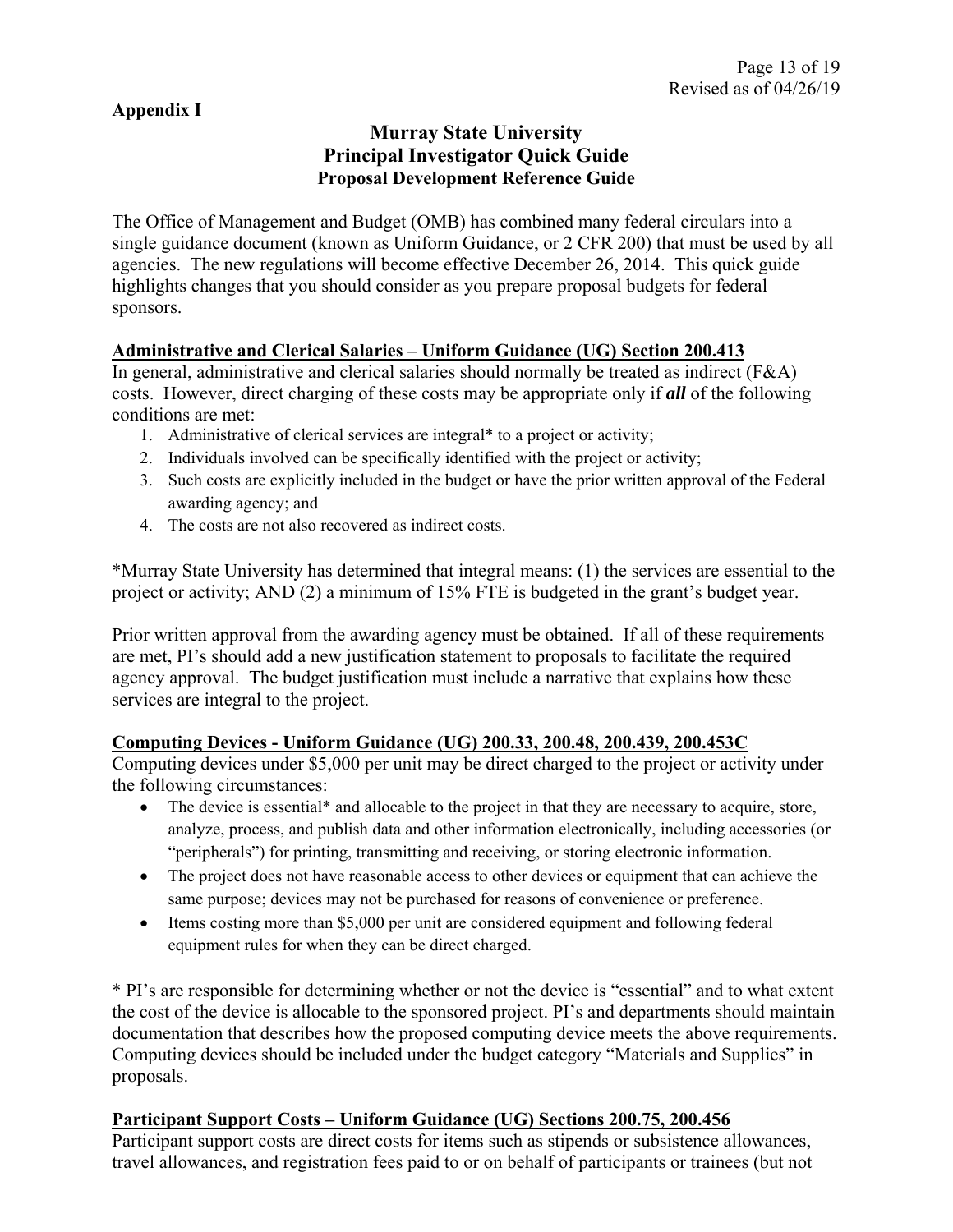employees) in connection with conference or training projects. These costs must be accepted by agencies as allowable costs, but still require agency prior approval. These costs should be explicitly listed in the proposal budget or approved by the funding agency after the award has been made. These costs must be excluded when calculating the Modified Total Direct Costs (MTDC) to determine the project's F&A costs. Participant support costs require agency approval to re-budget for other purposes.

## **F&A on Subawards – Uniform Guidance (UG) Section 200.332**

A subrecipient's negotiated F&A rate or an alternative rate as described as follows *must* be used for all subawards included in competitive proposals. If a federal program has a published statutory F&A cap, that rate must be used by both Murray State and all of its subrecipients. For all other federal programs, if a subrecipient has a federally negotiated F&A rate, it must be used. If the entity does not have a negotiated F&A rate, a 10% de minimis F&A rate must be used instead. PI's may not negotiate or agree to lower rates with their subrecipients.

## **Fixed Price Subawards – Uniform Guidance (UG) Section 200.332**

Agency prior approval is required to enter into a fixed amount subaward rather than a costreimbursement subaward, and the total value of each fixed amount subaward may not exceed \$150K. To expedite agency approval, PI's should add a new justification statement to a proposal contemplating a fixed amount subaward which addresses why it is appropriate to use this funding mechanism. A statement is not needed for cost reimbursement subawards.

## **Voluntary Committed Cost Sharing – Uniform Guidance (UG) Section 200.306**

Funding agencies are prohibited from considering voluntary committed cost sharing in the merit review process. Murray State University strongly discourages including voluntary committed cost sharing in proposal budgets, except where required by a funding agency. Once voluntary committed cost sharing is included in a proposal, if awarded, it must be tracked and is auditable. Since federal agencies cannot consider voluntary committed cost sharing in assessing a proposal's merit, it will not increase the likelihood of being awarded.

## **Prior Written Approval – Uniform Guidance (UG) Section 200.407**

PI's may seek prior written approval of the Federal awarding agency in advance of the incurrence of special or unusual costs. Prior written approval should include the timeframe or scope of the agreement. Some items generally requiring prior approval according to the Uniform Guidance include:

- 200.308 Revision of budget and program plans changes in scope, key person, disengagement from the project for more than three months or 25% reduction in time by the PI, inclusion of costs that require prior approval, transfer of funds budgeted for participant support, sub awarding and changes in cost sharing all require written prior approval;
- $\bullet$  200.430 Compensation- personal services (h) Charges for work representing additional compensation above IBS (Overload);
- $\bullet$  200.456 Participant support costs any change in participant support costs;
- $\bullet$  200.458 Pre-award costs allowable only to the extent that they would have been allowable if incurred after the date of the award and only with written approval of the Federal agency;
- $\bullet$  200.438 Entertainment costs typically unallowable unless they are considered to have a programmatic purpose and are either in the budget/budget narrative or prior written approval is received.

To see the complete list of items requiring prior written approval see **Section 200.407.**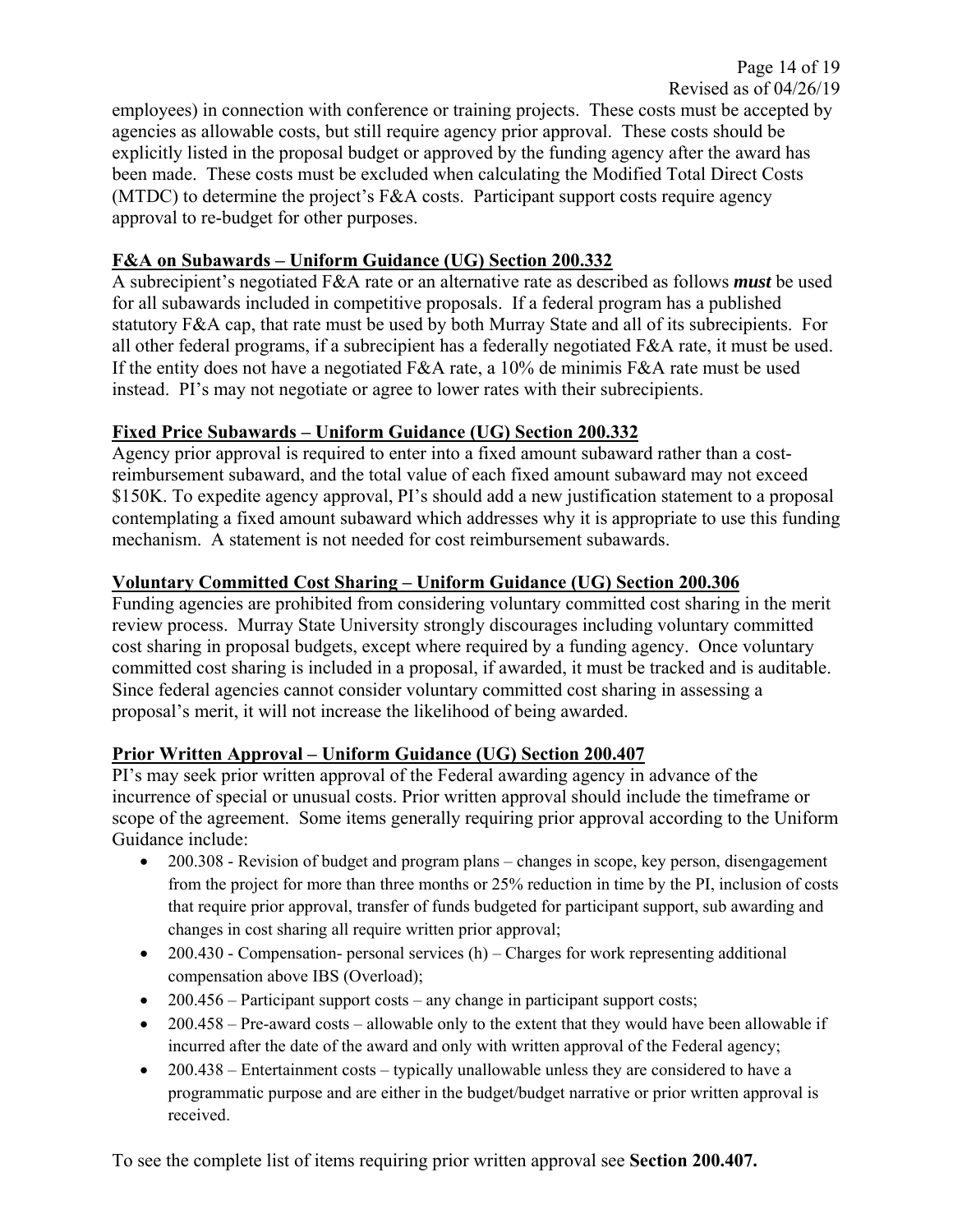## **Appendix II**

# **Murray State University Subrecipient Monitoring Guide**

Murray State University is responsible for monitoring the financial and programmatic activities of its subrecipients in order to ensure proper stewardship of sponsor funds. This guide addresses institutional responsibilities and assists PI/PD's and staff to ensure that subrecipients comply with Federal laws and regulations. Subawards may also be subject to agency regulations and/or conditions that are established by the prime sponsor.

OMB Uniform Guidance, sections 200.330 and 200.331, requires prime recipients of federal funds to monitor subawards and to ensure subrecipents meet the audit requirements in Subpart F and use funds in accordance with applicable laws, regulations and terms of the award. This subrecipient monitoring guide applies to all subawards issued regardless to the primary funding source.

### **Roles and Responsibilities**

Office of Sponsored Programs – Assist in ensuring that the University's subrecipient monitoring policies and procedures comply with federal and other applicable regulations and are applied consistently. Perform risk assessment to determine appropriate subrecipient monitoring.

PI/PD's – Monitor subrecipient' s progress and ensure compliance with Federal regulations and both prime and subrecipient award terms and conditions.

Office of Accounting and Financial Services – Assist in ensuring that the University's subrecipient monitoring policies and procedures comply with federal and other applicable regulations and are applied consistently. Regularly reviews subrecipient risk assessments, assists in developing monitoring plans and reviews results of subrecipient findings, corrective action plans and any other issues. Follows up to ensure that the subrecipient has taken timely and appropriate action on all deficiencies pertaining to the award that was detected through audits. Issues a management decision on subrecipient' s audit findings within six months after receipt of the audit results and ensures the subrecipient takes appropriate and timely corrective action.

### **Initial Award Stage**

A risk assessment will be performed to assess the potential risk level of the subrecipient. A questionnaire that relates to the organization's financial and management strength will be sent to the subrecipient. Based on the results of the questionnaire, a risk analysis will be prepared that determines whether they will be classified as low, medium or high risk. The results of this assessment will be used to determine the frequency and scope of the subrecipient monitoring required. The questionnaire shall be completed by the subrecipient and submitted to Murray State prior to the issuance of the subcontract/subaward to the subrecipient. If special conditions are determined appropriate to monitor the financial and programmatic activities of any subrecipient, such additional terms shall be noted to Sponsored Programs for inclusion in the subcontract.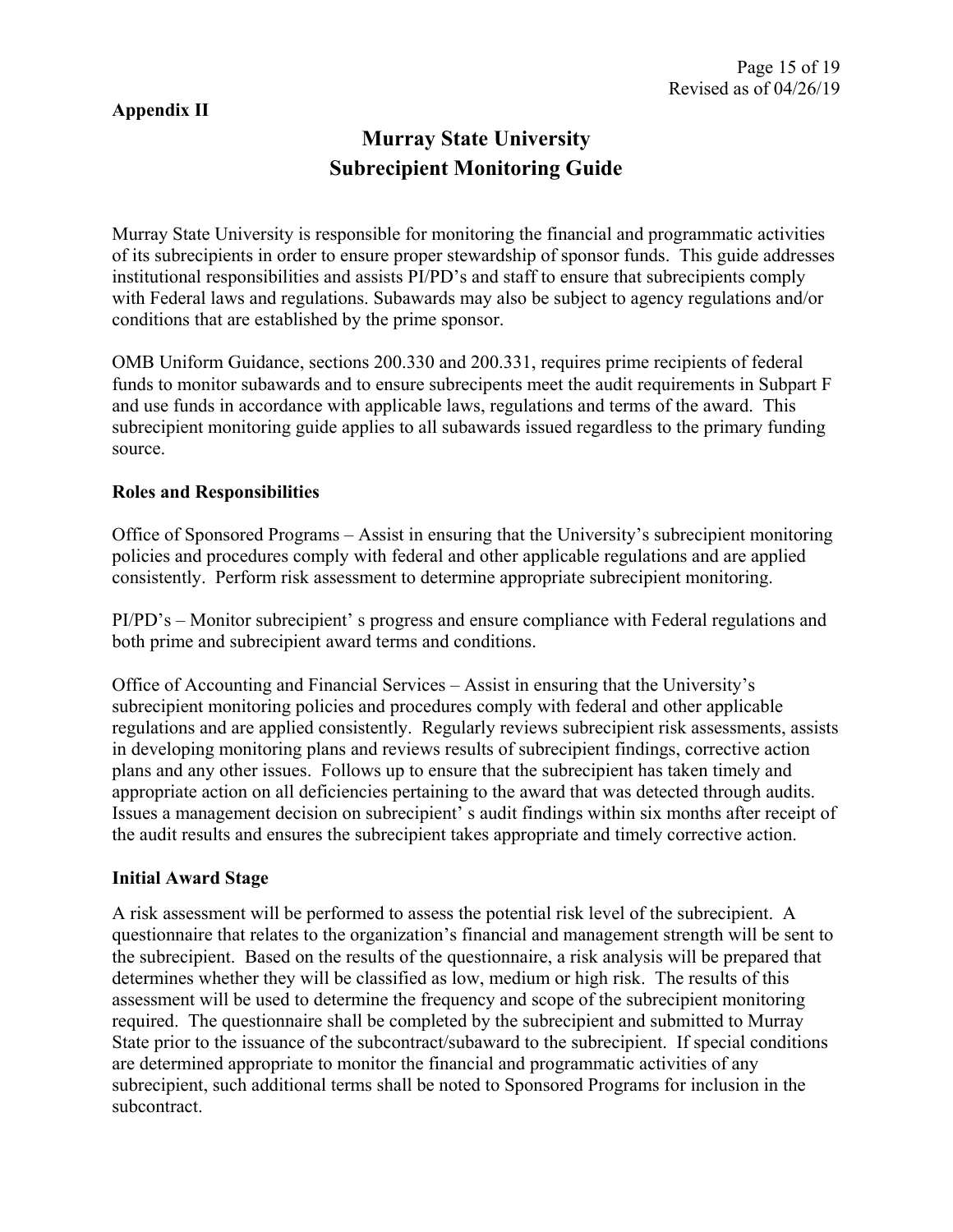If it is determined that additional specific award conditions are required, Murray State will notify the subrecipient as to:

- 1. The nature of the additional requirements;
- 2. The reason why the additional requirements are being imposed;
- 3. The nature of the action needed to remove the additional requirements, if applicable;
- 4. The time allowed for completing the actions if applicable; and
- 5. The method for requesting reconsideration of the additional requirements imposed.

### **Subrecipient Monitoring Plans**

Based on the results from the risk assessment, MSU will implement the following subrecipient monitoring plans.

PI/PD's, Sponsored Programs and Accounting and Financial Services should document all efforts related to subrecipient monitoring.

### **Low Risk**

- Review Single Audit results
	- o Through the Federal Audit Clearinghouse
	- o Or the annual Subrecipient Monitoring Compliance Form
- Review invoices to ensure:
	- o Timeliness, completeness and accuracy
	- o PI approval
	- o Work is performed within the period of performance
	- o Expenditures fall within approved budget lines
	- o If required, supporting receipts/detail for all expenditures is provided
	- o If supporting receipts/detail is not required when invoicing, a random audit will be performed annually
	- o Compliance with any special terms associated with prime sponsor
- Review programmatic reports

### **Medium Risk**

Review all steps in "Low Risk" section in addition to the following:

- Request and monitor invoices more frequently
- Request and review financial and programmatic reports more frequently

## **High Risk**

Review all steps in the "Low Risk" and "Medium Risk" sections in addition to the following:

- Consider performing on-site review or audit
- Consider imposing additional specific award conditions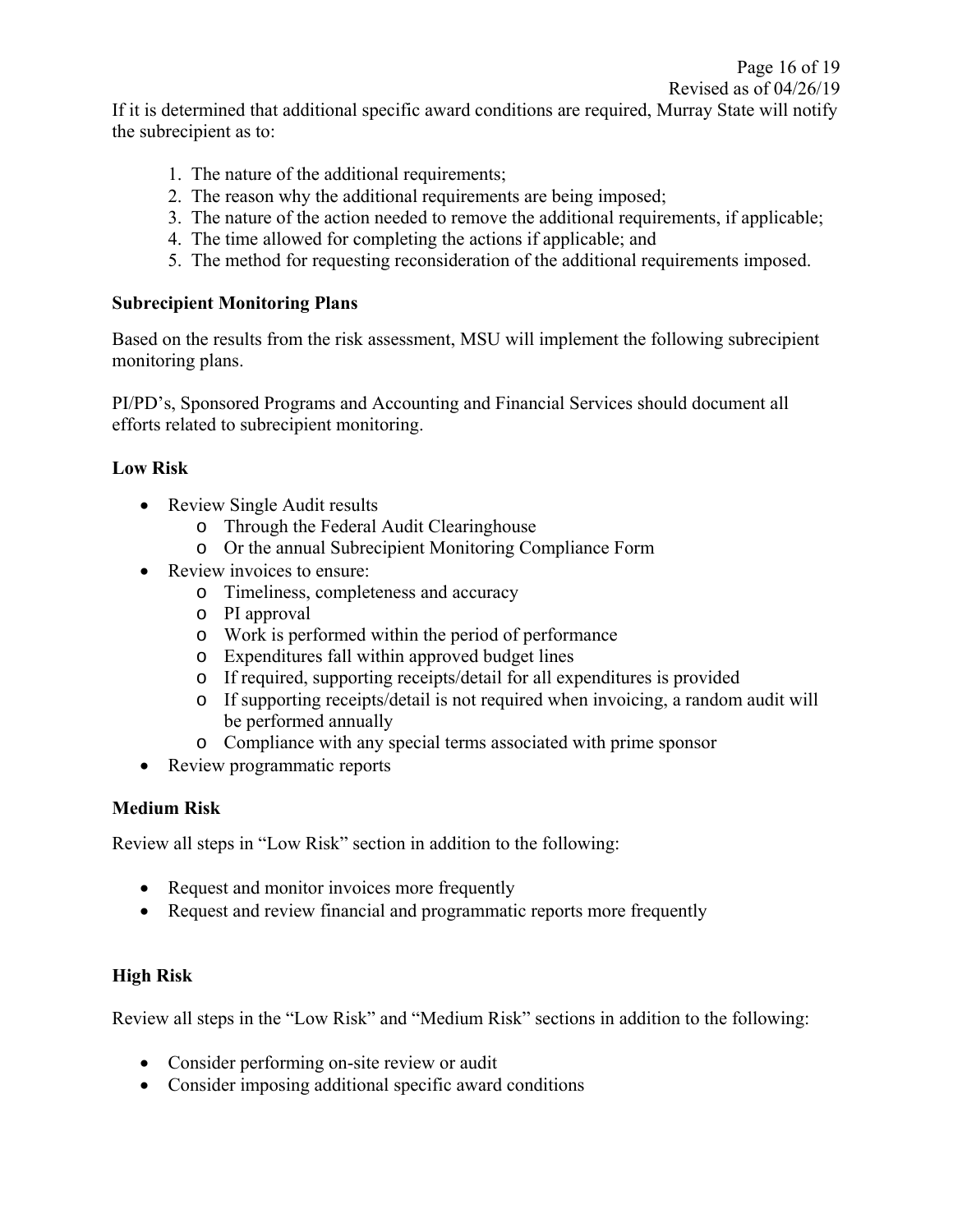### **Award Closeout**

At the end of the award, the PI/PD is responsible for ensuring that all documentation related to the project performance is received. Monitoring activities that should be performed at award closeout include verifying that the final invoice is marked "final" and reviewing all technical/financial reports to ensure all project deliverables are met.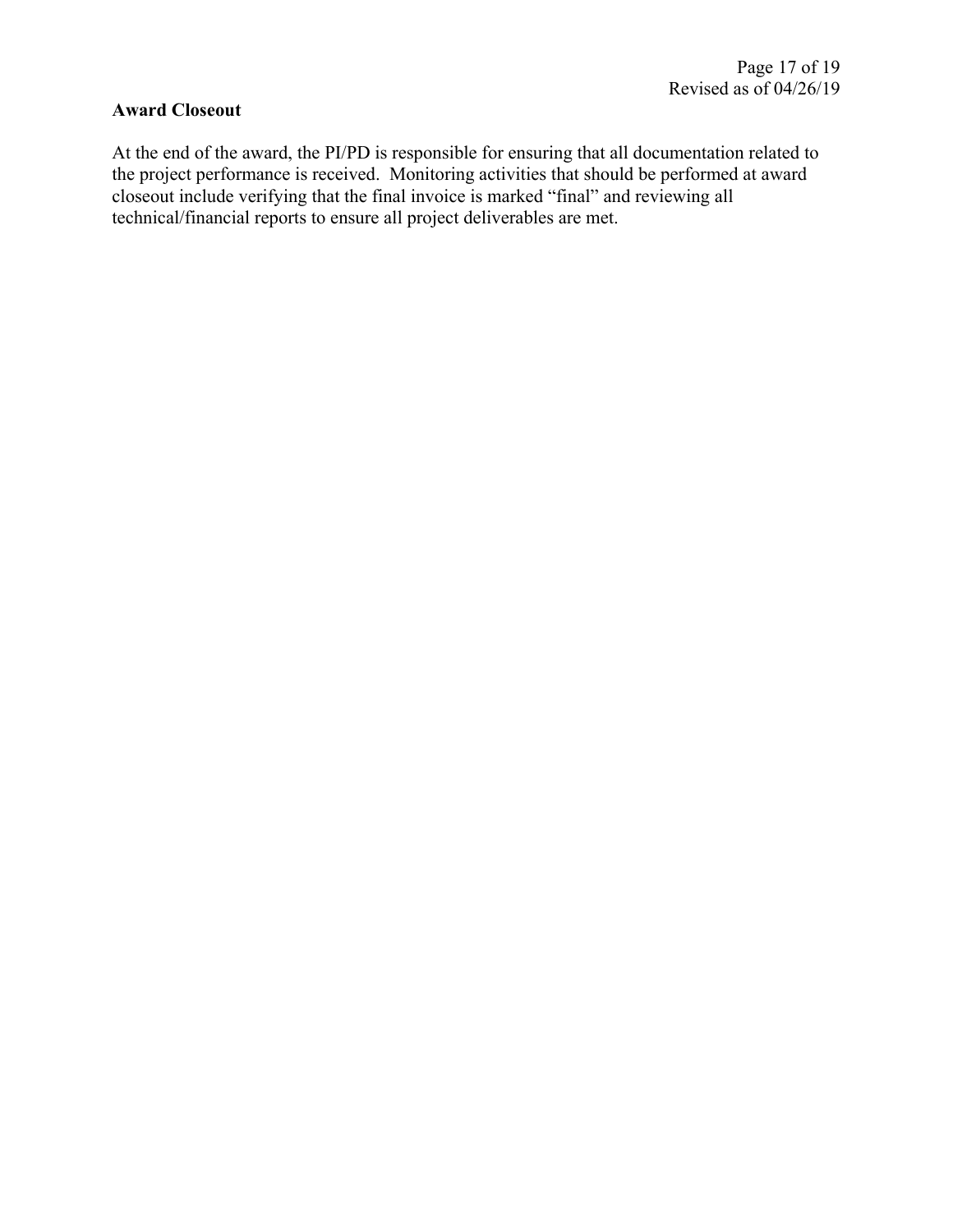## **Subrecipient Monitoring Invoice Checklist**

This checklist provides questions for PI/PD's and the Office of Accounting and Financial Services to consider when monitoring invoices for completeness and compliance with Murray State's policies. If there are any questions on the invoices, do not approve until all items are appropriately resolved.

| <b>Invoice Monitoring Checklist</b>                                        | Yes | $\bf{N}$ |
|----------------------------------------------------------------------------|-----|----------|
| Are the expenses allowable per the subaward and the prime award? The       |     |          |
| prime award requirements and budget restrictions flow down to the sub-     |     |          |
| recipient.                                                                 |     |          |
| Are the invoiced expenses included in the subaward budget? The             |     |          |
| subrecipient should only invoice for approved expenses per the subaward or |     |          |
| ask for approval of budget changes when necessary.                         |     |          |
| Were the expenses in the agreement within the subaward start and end       |     |          |
| dates?                                                                     |     |          |
| Are the cumulative expenses within the overall approved budget amount?     |     |          |
| Has the subrecipient provided proper backup documentation for expenses?    |     |          |
| Does the invoice total correctly?                                          |     |          |
| Are the Facilities & Administration (F&A) costs calculated correctly with  |     |          |
| the correct and agreed upon rate?                                          |     |          |
| Is cost sharing required? If so, has this been documented and met?         |     |          |